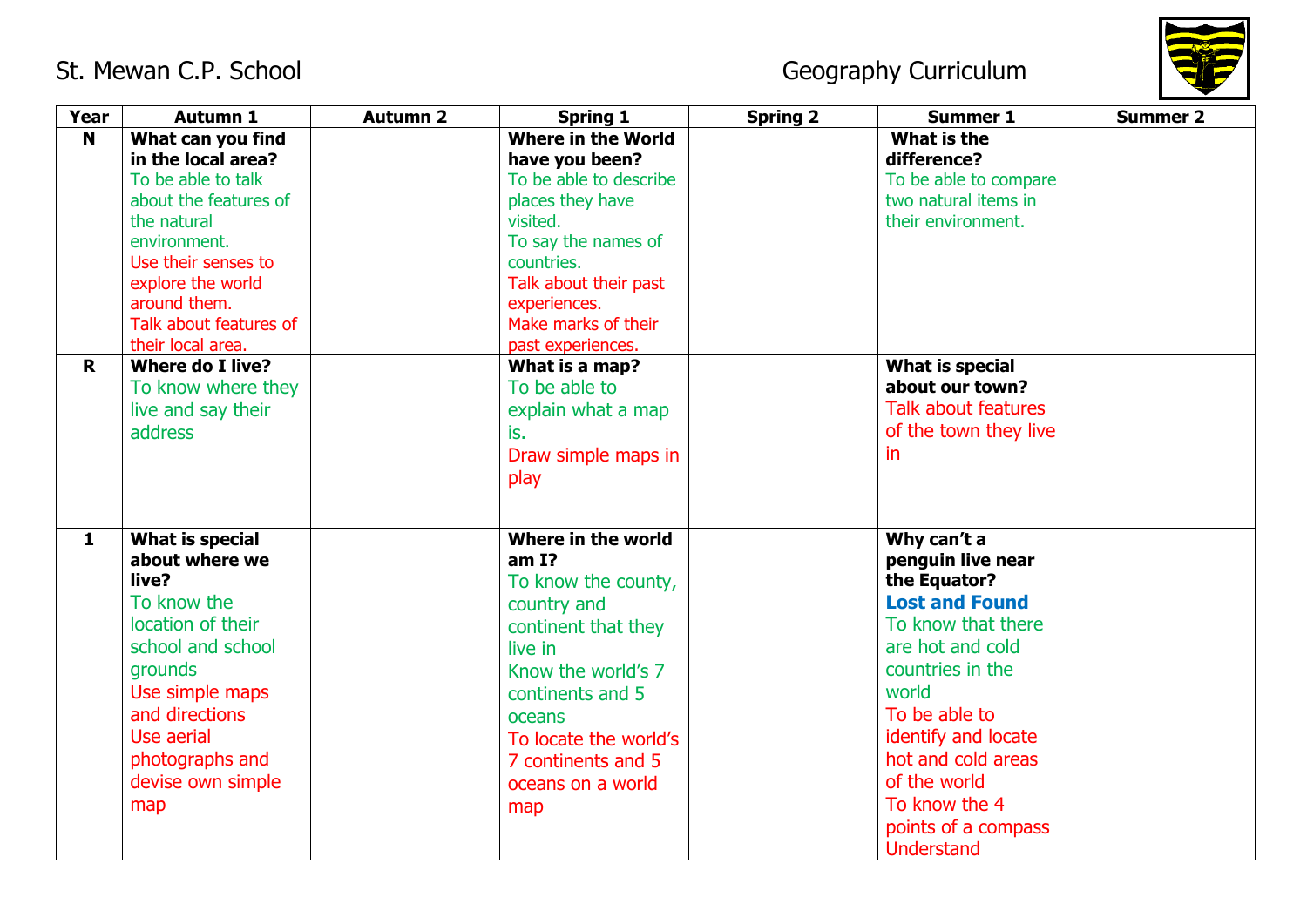

|                | Use simple<br>locational and<br>directional language<br>To know the 4<br>points of a compass<br>To be able to<br>recognise the shape<br>of Cornwall on a<br>map<br>To know the county<br>and country that<br>they live in<br>Know the 4<br>countries and capital<br>cities of the UK and<br>its surrounding seas<br>To name and locate<br>the 4 countries of<br>the UK on a map | Use world maps,<br>atlases and globes<br>to explore the world<br>To know the 4<br>points of a compass |                                                                                                                                                                                                                                               | geographical<br>similarities and<br>differences through<br>studying the human<br>and physical<br>geography of a<br>small area of the UK<br>and Africa (contrast<br>between savannah<br>and city life/poverty<br>- books Anna<br><b>Hibiscus, Lila and</b><br>the Secret of the<br>Rain)<br><b>Visit from AW</b><br>Know the key<br>weather for each of<br>the 4 seasons in the<br><b>UK</b> |  |
|----------------|---------------------------------------------------------------------------------------------------------------------------------------------------------------------------------------------------------------------------------------------------------------------------------------------------------------------------------------------------------------------------------|-------------------------------------------------------------------------------------------------------|-----------------------------------------------------------------------------------------------------------------------------------------------------------------------------------------------------------------------------------------------|---------------------------------------------------------------------------------------------------------------------------------------------------------------------------------------------------------------------------------------------------------------------------------------------------------------------------------------------------------------------------------------------|--|
| $\overline{2}$ | What is life like in<br>our capital city and<br>how has it changed<br>over time?<br>Know the key<br>features of the 4<br>countries of the UK.<br>To be able to locate<br>the major rivers,<br>capital cities,<br>mountains in the 4<br>countries of the UK.                                                                                                                     |                                                                                                       | <b>How is life in Delhi</b><br>different to where<br>we live?<br><b>Understand</b><br>geographical and<br>similarities and<br>differences through<br>studying the human<br>and physical<br>geography of a<br>small area of the UK<br>and Asia | Why do we like to<br>be beside the sea?<br>Use fieldwork and<br>observational skills<br>to study the<br>geography of the<br>school and compare<br>it to a coastal<br>location<br>Know some key<br>human and physical<br>features of the local<br>area                                                                                                                                       |  |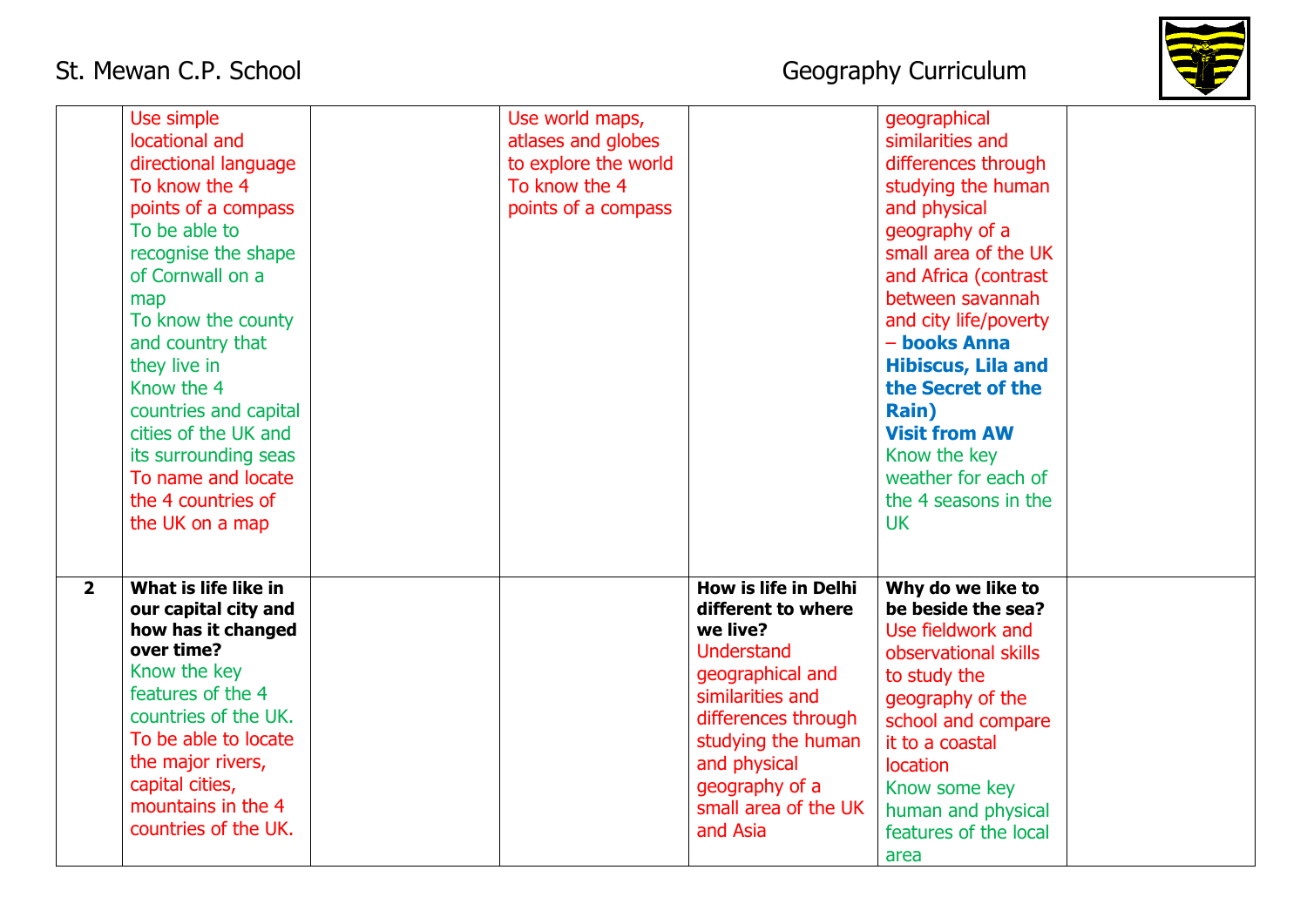

|                         | Know the shape of     |                      | To be able to         | Use simple compass                              |  |
|-------------------------|-----------------------|----------------------|-----------------------|-------------------------------------------------|--|
|                         | the UK on a map       |                      | identify similarities | directions and                                  |  |
|                         | Know that places      |                      | and differences and   | locational and                                  |  |
|                         | can change over       |                      | compare and           | directional                                     |  |
|                         | time e.g. local area  |                      | contrast.             | vocabulary to                                   |  |
|                         | and London            |                      | Know that there are   | describe location,                              |  |
|                         | To be able to         |                      | hot and cold areas    | features, and routes                            |  |
|                         | identify similarities |                      | in the world and      | on a map.                                       |  |
|                         | and differences and   |                      | they are in relation  | Use aerial                                      |  |
|                         | compare and           |                      | to the location to    | photographs and                                 |  |
|                         | contrast.             |                      | the Equator and       | plan perspectives to                            |  |
|                         | Use aerial            |                      | North and South       | recognise landmarks                             |  |
|                         | photographs and       |                      | poles.                | and basic human                                 |  |
|                         | plan perspectives to  |                      |                       | and physical                                    |  |
|                         | recognise landmarks   |                      |                       | features                                        |  |
|                         | and basic human       |                      |                       |                                                 |  |
|                         | and physical          |                      |                       |                                                 |  |
|                         | features              |                      |                       |                                                 |  |
|                         | To devise a simple    |                      |                       |                                                 |  |
|                         | map                   |                      |                       |                                                 |  |
|                         | Use and construct     |                      |                       |                                                 |  |
|                         | basic symbols in a    |                      |                       |                                                 |  |
|                         | key                   |                      |                       |                                                 |  |
|                         | Use aerial            |                      |                       |                                                 |  |
|                         | photographs and       |                      |                       |                                                 |  |
|                         | plan perspectives to  |                      |                       |                                                 |  |
|                         | recognise landmarks   |                      |                       |                                                 |  |
| $\overline{\mathbf{3}}$ | What makes the        | How can maps         |                       | Where do most                                   |  |
|                         | Earth angry?          | make us better       |                       | people live in                                  |  |
|                         | <b>Escape from</b>    | geographers?         |                       | <b>Cornwall and</b>                             |  |
|                         | <b>Pompeii</b>        | Know the location of |                       | whv?                                            |  |
|                         | Know the location     | the Northern and     |                       | (reasons for development                        |  |
|                         | and characteristics   | Southern             |                       | of Cornish towns e.g.<br>Newquay, Falmouth, St. |  |
|                         | of a range of the     | Hemisphere and the   |                       | <b>Austell, Camborne)</b>                       |  |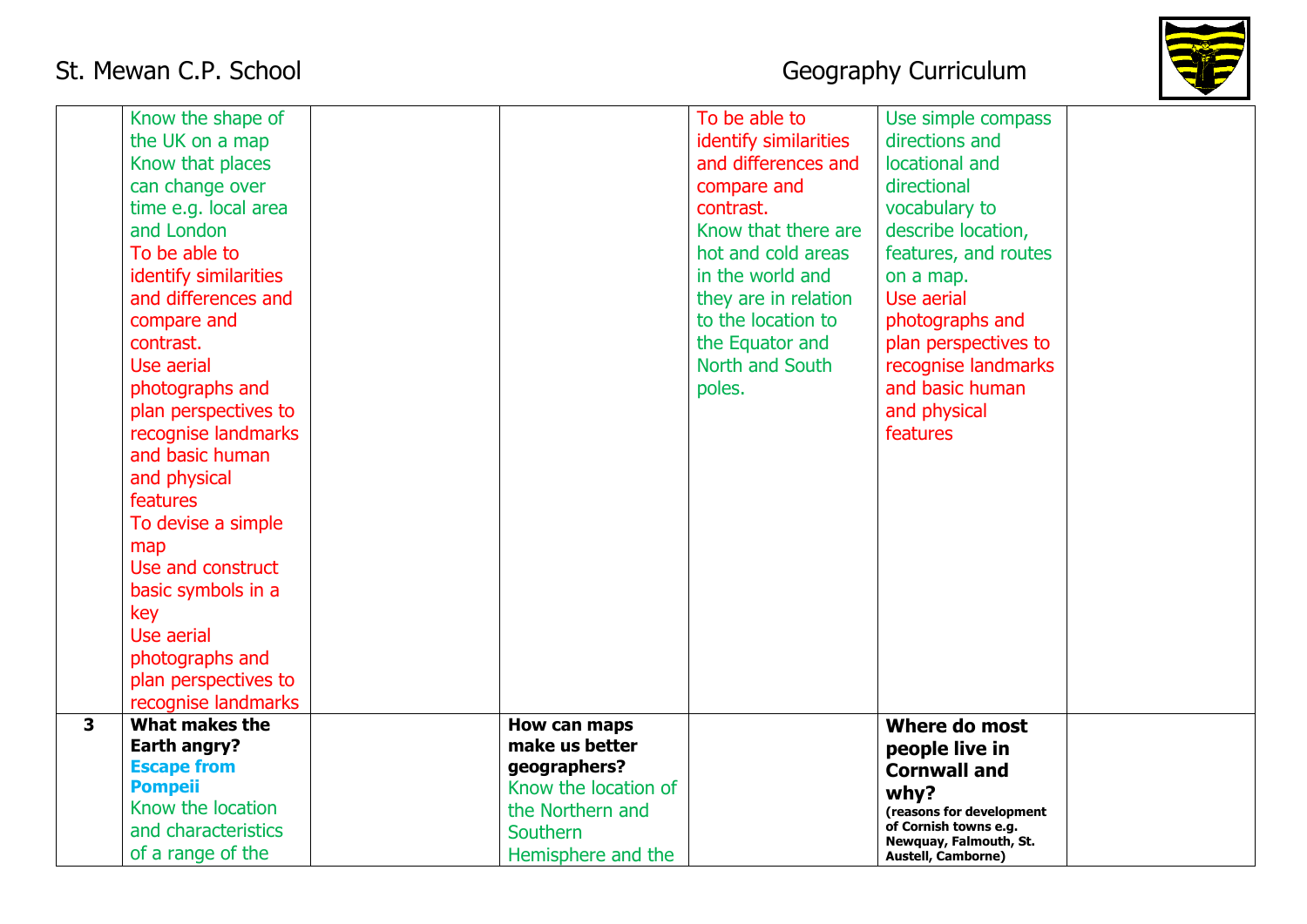

|   | world's most                |                    | <b>Arctic and Antarctic</b> | Describe and         |  |
|---|-----------------------------|--------------------|-----------------------------|----------------------|--|
|   | significant physical        |                    | <b>Circle</b>               | understand key       |  |
|   | features e.g.               |                    | Name and locate             | aspects of human     |  |
|   | volcanoes,                  |                    | counties and cities         | geography including  |  |
|   | earthquake and              |                    | of the United               | types of settlement  |  |
|   | mountains.                  |                    | Kingdom                     | and land use and     |  |
|   | To use maps to              |                    | To use maps to              | the distribution of  |  |
|   | identify areas with         |                    | identify areas with         | natural resources    |  |
|   | key physical and            |                    | key physical and            | including energy,    |  |
|   | topographical               |                    | topographical               | food, minerals and   |  |
|   | features around the         |                    | features around the         | water                |  |
|   | world                       |                    | world                       | To locate different  |  |
|   | Describe and                |                    | Use the eight points        | types of settlement  |  |
|   | understand key              |                    | of a compass, 4 and         | on a map and give    |  |
|   | aspects of physical         |                    | 6 figure grid               | reasons for their    |  |
|   | geography e.g.              |                    | references, symbols         | development          |  |
|   | volcanoes, and the          |                    | and key (including          | Use the eight points |  |
|   | impact that this can        |                    | the use of Ordnance         | of a compass, 4 and  |  |
|   | have on humans              |                    | Survey maps)                | 6 figure grid        |  |
|   | To know that                |                    | Analyse and draw            | references, symbols  |  |
|   | physical geography          |                    | conclusions from a          | and key (including   |  |
|   | can impact on               |                    | range of aerial             | the use of Ordnance  |  |
|   | human activity and          |                    | photos and maps.            | Survey maps)         |  |
|   | quality of life             |                    |                             | Analyse and draw     |  |
|   |                             |                    |                             | conclusions from a   |  |
|   |                             |                    |                             | range of aerial      |  |
|   |                             |                    |                             | photos and maps.     |  |
| 4 | <b>What is the Lake</b>     | Where is the       |                             | How can we help to   |  |
|   | <b>District famous for?</b> | highest point in   |                             | protect our local    |  |
|   | To know and                 | Europe?            |                             | environment?         |  |
|   | compare a location          | To know the        |                             | To know how          |  |
|   | in the UK and in            | location of Europe |                             | humans affect the    |  |
|   | Europe in terms of          |                    |                             | environment over     |  |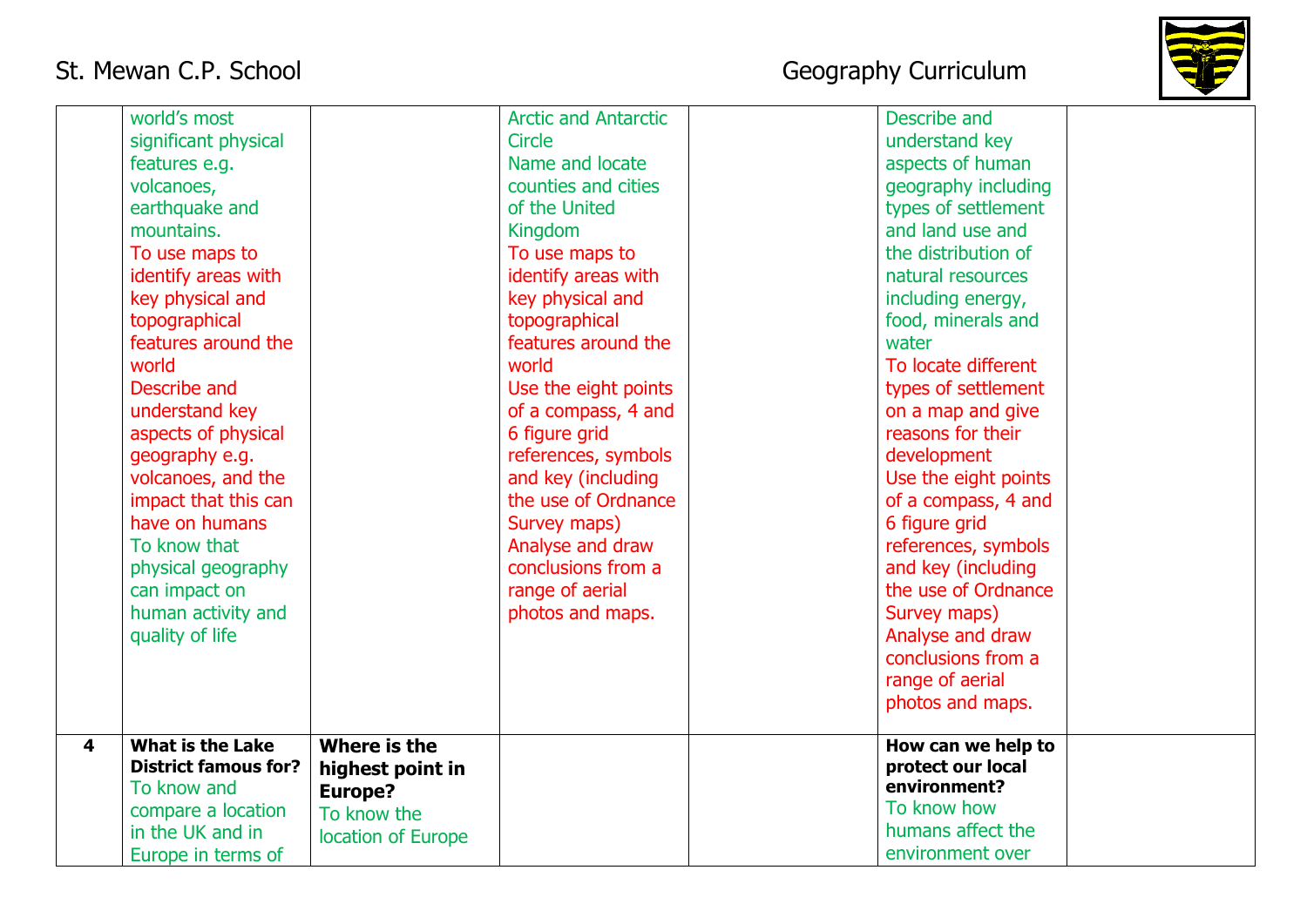

|                | human and physical<br>features<br>To understand<br>geographical<br>similarities and<br>differences through<br>the study of a region<br>in the UK (not<br>$London) - focus on$<br>human and physical<br>geography                           | and to name and<br>locate 6 European<br>countries and their<br>capital cities<br>(including the<br>location of Russia)<br>Recognise the<br>shapes of the<br>continents<br>To know and<br>compare a location<br>in the UK and in<br>Europe in terms of<br>human and physical<br>features (Alpine<br>location)<br>To be able to use<br>maps and atlases to<br>locate the world's<br>countries with a<br>focus on Europe. |                                                                                                                                                                                                                                                                  | time and why people<br>seek to manage and<br>sustain their<br>environment<br>Communicate<br>findings in a number<br>of ways<br>Ask questions and<br>create an enquiry<br>Use fieldwork to<br>observe measure<br>and record the<br>human and physical<br>features in a local<br>environment,<br>including sketch<br>maps, OS maps,<br>plans, graphs and<br>digital technologies. |  |
|----------------|--------------------------------------------------------------------------------------------------------------------------------------------------------------------------------------------------------------------------------------------|------------------------------------------------------------------------------------------------------------------------------------------------------------------------------------------------------------------------------------------------------------------------------------------------------------------------------------------------------------------------------------------------------------------------|------------------------------------------------------------------------------------------------------------------------------------------------------------------------------------------------------------------------------------------------------------------|---------------------------------------------------------------------------------------------------------------------------------------------------------------------------------------------------------------------------------------------------------------------------------------------------------------------------------------------------------------------------------|--|
| 5 <sup>5</sup> | Why are so many of<br>the world's cities<br>situated by rivers?<br>The Wind in the<br><b>Willows</b><br>Name key rivers<br>Know and can<br>explain the water<br>cycle<br>To be able to locate<br>areas with specific<br>physical geography |                                                                                                                                                                                                                                                                                                                                                                                                                        | <b>How have rivers</b><br>shaped our local<br>area?<br><b>River Fal and White</b><br><b>River study</b><br>Know about the<br>physical features of<br>rivers and begin to<br>understand erosion<br>and deposition<br>To be able to locate<br>geographical regions | <b>What challenges</b><br>do the inhabitants<br>of Mexico City<br>face in their daily<br>lives?<br>Identify the position<br>and significance of<br>latitude and<br>longitude<br>To explain how<br>humans affect the                                                                                                                                                             |  |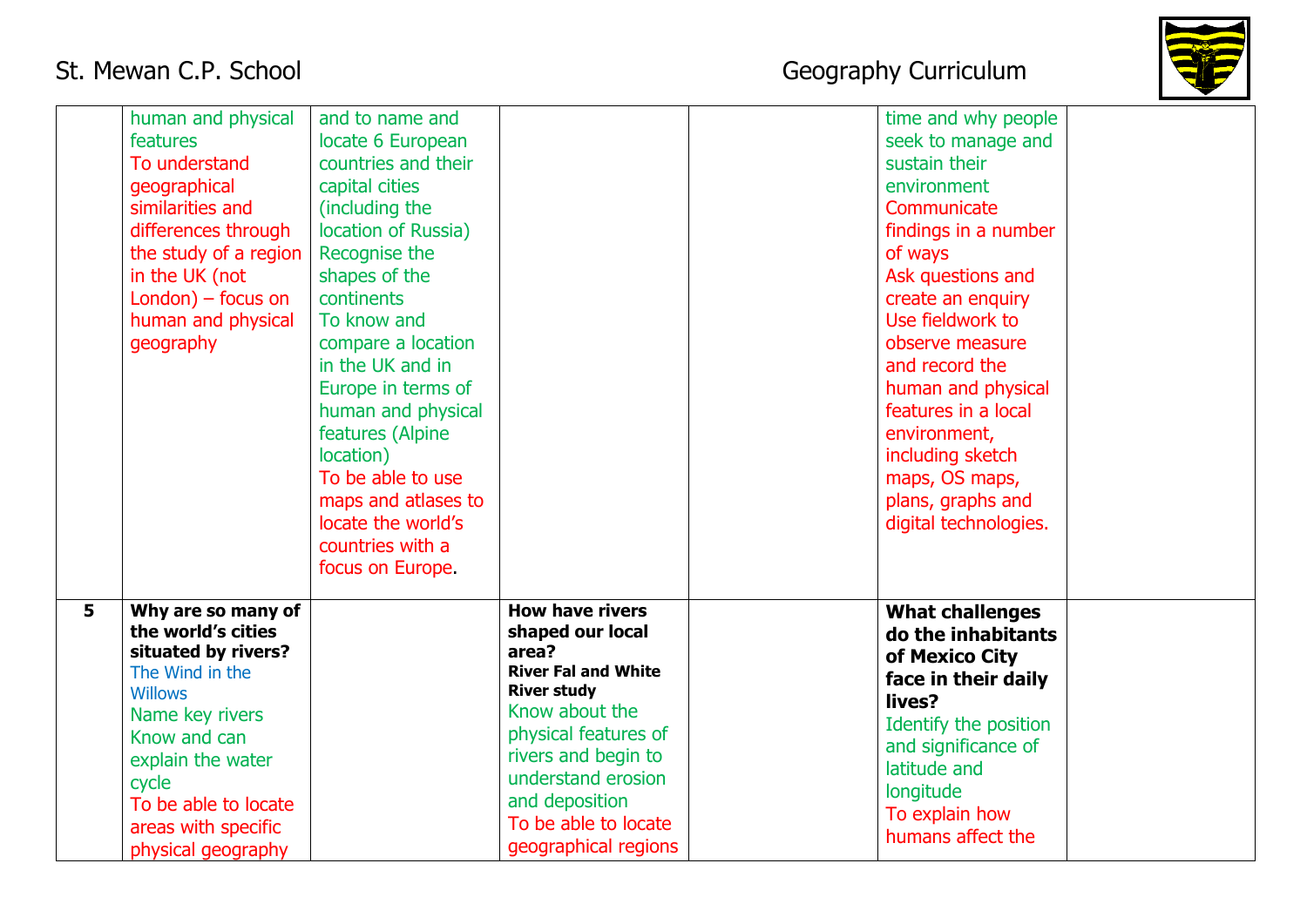

| $-$ rivers and the   | of the UK and their        | environment over     |  |
|----------------------|----------------------------|----------------------|--|
| water cycle          | physical                   | $time - reasons for$ |  |
| Compare and          | characteristics, key       | increase of          |  |
| contrast a UK river  | topographical              | greenhouse gases,    |  |
| (Thames $-$ link to  | features                   | impact on Arctic and |  |
| Y2) and to a world   | Know geographical          | Antarctic            |  |
| $river - The Nile$   | similarities and           | environments -       |  |
| Know about the       | differences through        | wildlife and global  |  |
| physical features of | the study of the           | implications.        |  |
| rivers and begin to  | local area and a           |                      |  |
| understand erosion   | contrasting region         |                      |  |
| and deposition       | Draw detailed              |                      |  |
|                      | diagrams and               |                      |  |
|                      | pictures of places         |                      |  |
|                      | <b>Collect and measure</b> |                      |  |
|                      | information, e.g.          |                      |  |
|                      | rainfall,                  |                      |  |
|                      | temperature, wind          |                      |  |
|                      | speed                      |                      |  |
|                      | Use OS maps and 6          |                      |  |
|                      | figure grid                |                      |  |
|                      | references                 |                      |  |
|                      | Draw maps with             |                      |  |
|                      | keys                       |                      |  |
|                      | Use fieldwork to           |                      |  |
|                      | observe, measure,          |                      |  |
|                      | record and present         |                      |  |
|                      | the human and              |                      |  |
|                      | physical features in       |                      |  |
|                      | the local area             |                      |  |
|                      | (rivers), including        |                      |  |
|                      | sketch maps, plans         |                      |  |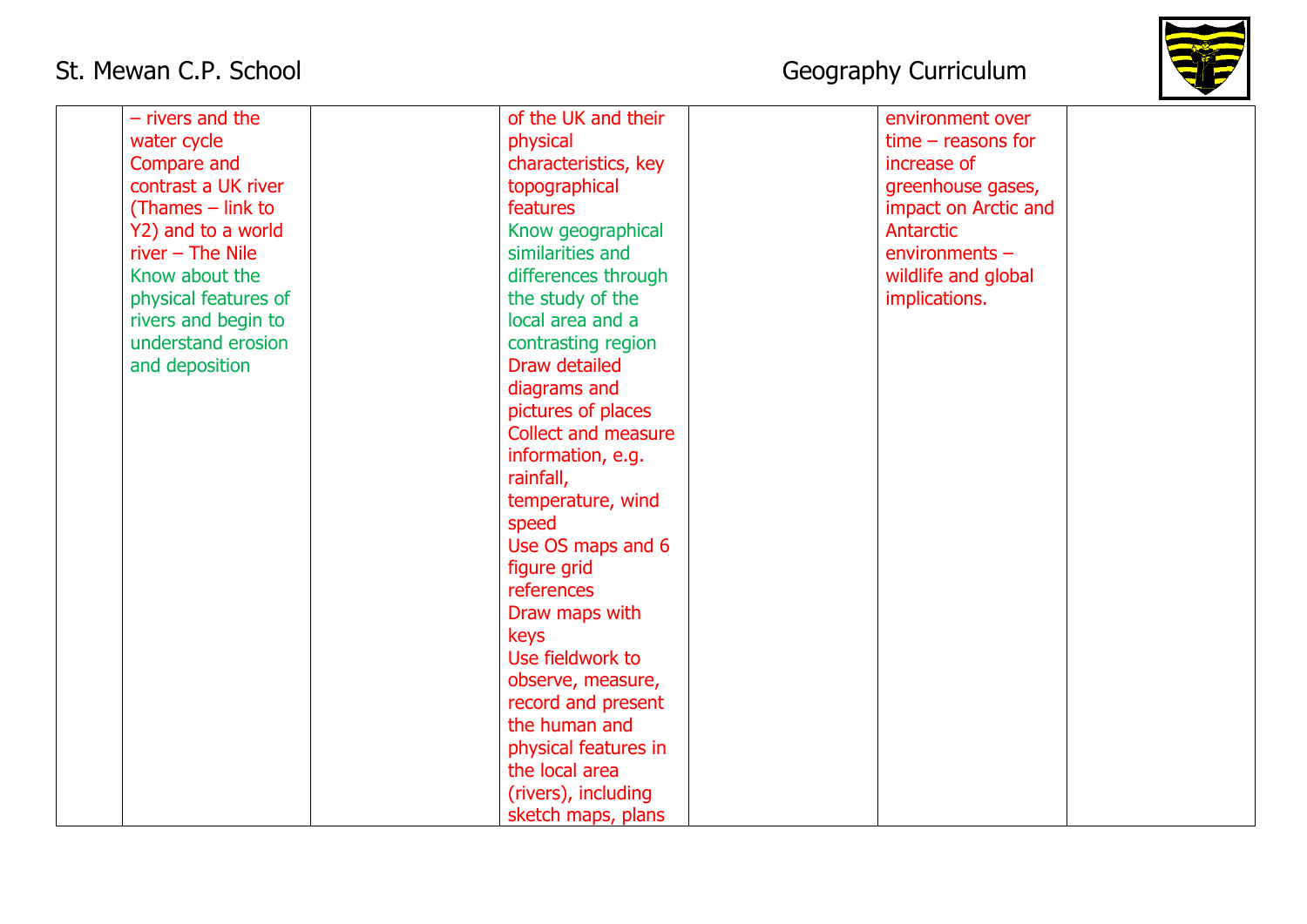

|   |                                                                                                                                                                                                                                                                                                                                                                                                                                                                                                                                                                                                                                                        | and graphs and<br>digital technologies                                                                                                                                                                                                                                                                                                                                                                                                                                                              |                                                                                                                                                                                                                                                                                                                                                                                                                                                                                                                           |  |
|---|--------------------------------------------------------------------------------------------------------------------------------------------------------------------------------------------------------------------------------------------------------------------------------------------------------------------------------------------------------------------------------------------------------------------------------------------------------------------------------------------------------------------------------------------------------------------------------------------------------------------------------------------------------|-----------------------------------------------------------------------------------------------------------------------------------------------------------------------------------------------------------------------------------------------------------------------------------------------------------------------------------------------------------------------------------------------------------------------------------------------------------------------------------------------------|---------------------------------------------------------------------------------------------------------------------------------------------------------------------------------------------------------------------------------------------------------------------------------------------------------------------------------------------------------------------------------------------------------------------------------------------------------------------------------------------------------------------------|--|
| 6 | Why should the<br>rainforests matter<br>to all of us?<br>Know location of<br>and shape of some<br>of the largest<br>countries in each<br>continent<br>Identify the position<br>and significance of<br>latitude and<br>longitude, the<br><b>Prime/Greenwich</b><br>meridian and time<br>zones (including day<br>and night) and the<br>location of the<br><b>Tropics of Cancer</b><br>and Capricorn<br>Know the location of<br>the different climate<br>zones in the world<br>and their features<br>Know the impact of<br>human activity on<br>the environment<br>To be able to use<br>map, atlases, globes<br>and digital/computer<br>mapping to locate | How is my life<br>different to a child<br>in the developing<br>world? Global<br>Issues study -<br>what is life like for<br>Neyma?<br>Know and<br>understand that<br>people have<br>differing qualities of<br>life according to<br>where they live.<br>Use an atlas index<br>To explain how<br>humans affect the<br>environment over<br>time e.g. economic<br>activity, including<br>trade links and the<br>distribution of<br>natural resources<br>including energy,<br>food, water and<br>minerals | Why does the<br>coastline<br>continuously<br>change?<br>Know about the<br>physical features of<br>coasts and<br>understand the<br>physical processes<br>of erosion and<br>deposition<br>To be able to use<br>map, atlases, globes<br>and digital/computer<br>mapping to locate<br>countries and<br>describe features<br>studied.<br>To use 6 figure grid<br>references<br>Use an atlas index<br>To explain how<br>humans affect the<br>coastal environment<br>over time e.g. global<br>warming (link to Y5<br>curriculum) |  |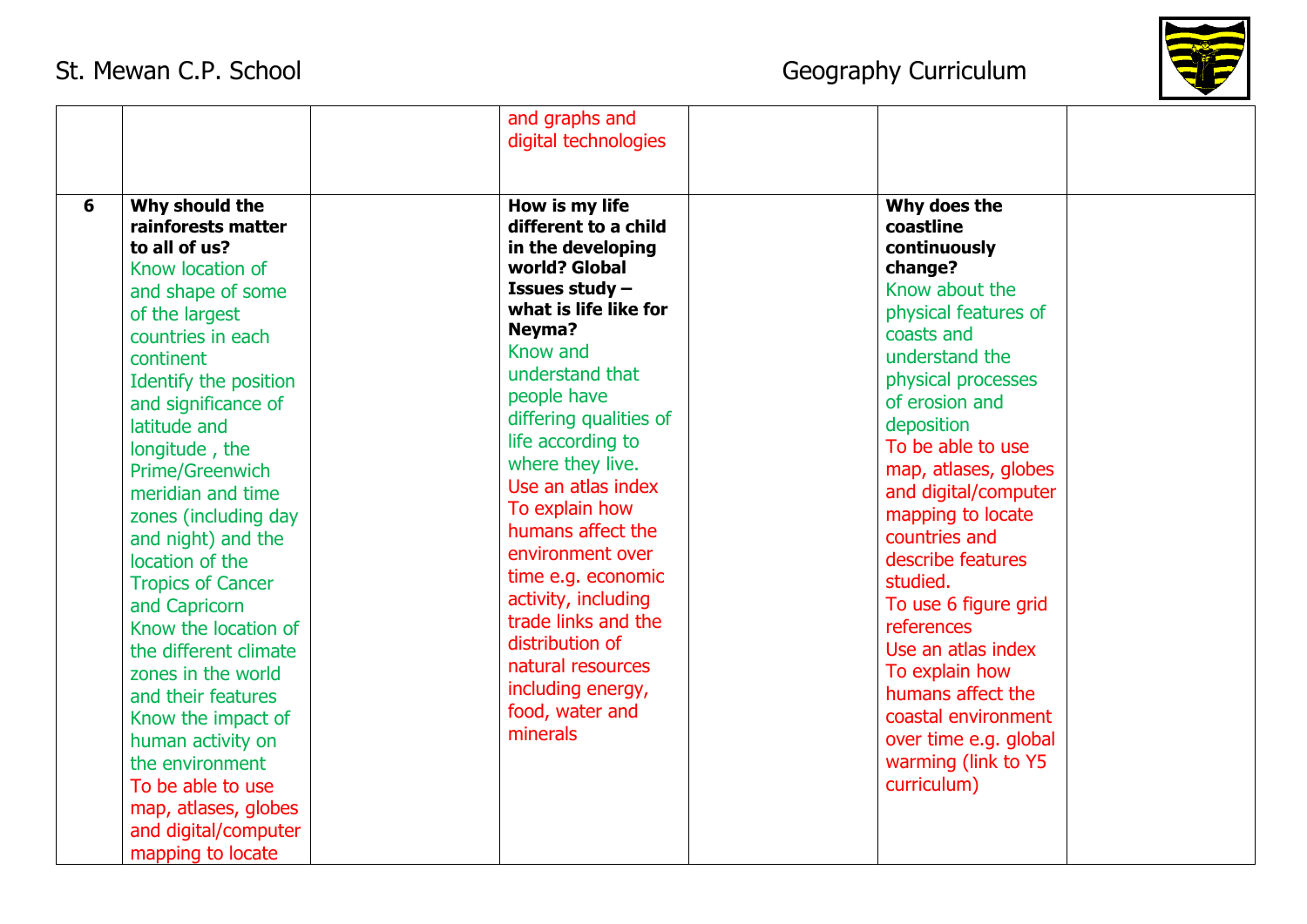

| countries and<br>describe features<br>studied.<br>To be able to locate<br>areas with specific<br>physical geography<br>- climate zones,<br>biomes and<br>vegetation belts<br>Use an atlas index<br>To explain how<br>humans affect the<br>environment over<br>time e.g. economic<br>activity, including<br>trade links and the<br>distribution of<br>natural resources<br>including energy,<br>food, water and<br>minerals |  |  |  |
|----------------------------------------------------------------------------------------------------------------------------------------------------------------------------------------------------------------------------------------------------------------------------------------------------------------------------------------------------------------------------------------------------------------------------|--|--|--|
|                                                                                                                                                                                                                                                                                                                                                                                                                            |  |  |  |

Key

**Knowledge Skills Literacy links**